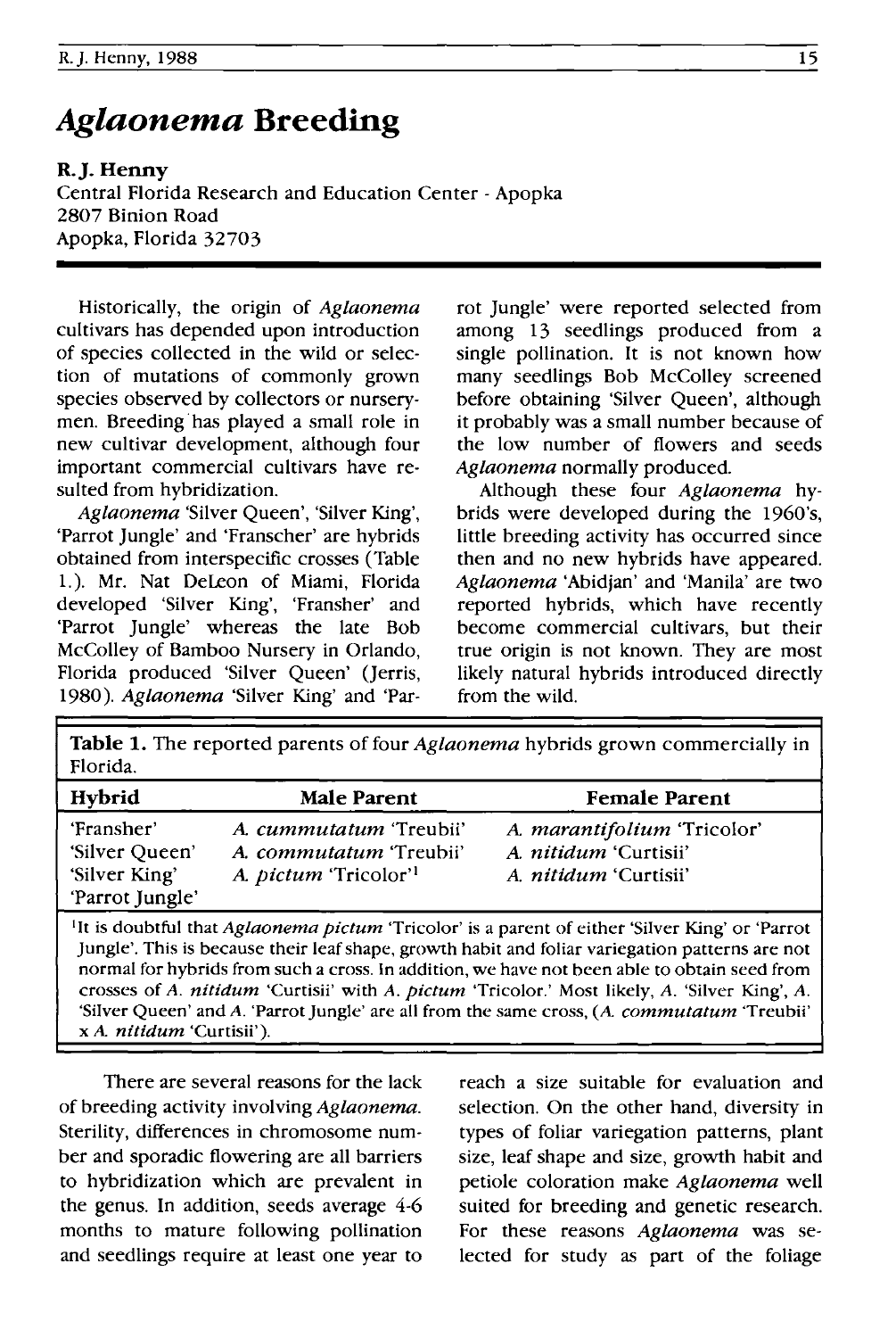Throughout the remainder of this chapter, results from researching various factors pertaining to Aglaonema breeding and genetics will be discussed. This will include reviewing techniques necessary to obtain predictable flowering and maximum seed production as well as what to expect from various crosses.

# FLOWERING

Initial observations on the flowering habits of Aglaonema in the CFREC-A breeding collection during 1977-1980 indicated a sporadic flowering habit, i.e. plants of the same cultivar did not always flower simultaneously when grown under the same environmental conditions. Plants were grown under natural photoperiod in shaded greenhouses or slat houses with at least 75% of the sunlight eliminated by paint or shade cloth at our geographic location of 28 degrees latitude and 81 degrees longitude. Research on *Dieffen-* AROIDEANA, Vol. 11, No.2

period led to the discovery that flowers could be induced by treatment with gibberellic acid (Henny, 1983).

Similar studies with gibberellic acid (GA) were then conducted using A. commutation 'Treubii'. Uniform plants were given a single thorough foliar spray of GA at 0, 100, 200 or 400 ppm.2 All plants sprayed with GA had at least one open inflorescence within 148 days after treatment (Table 2.) and there was no significant difference in mean number of days to flower among the 100, 200, and 400 ppm concentration of GA. One of 9 untreated control plants did produce 3 blooms during the same period, but none of the other controls showed any sign of flowering when the experiment was terminated. Plants receiving the 400 mg/liter GA treatment produced an average of 6.7 blooms per stem, which was significantly higher than the 4.7 or 5.3 produced at 100-and 200mg/liter treatments, respectively. Flowers were normal in appearance and produced viable pollen.

Table 2. Effect of a single foliar spray of gibberellic acid (GA) on number of days to flower and number of inflorescences per plant of Aglaonema commutatum 'Treubii'.

| GA3 concn<br>(ppm)                                                  | Average days to<br>first bloom <sup>3</sup> | Average number of<br>inflorescences |
|---------------------------------------------------------------------|---------------------------------------------|-------------------------------------|
|                                                                     |                                             | 0.3                                 |
| 100                                                                 | 144                                         | 4.7                                 |
| 200                                                                 | 143                                         | 5.3                                 |
| 300                                                                 | 142                                         |                                     |
| <sup>3</sup> Days after treatment until first inflorescence opened. |                                             |                                     |

Following the results of this study several other Aglaonema species and cultivars were treated with a 250 ppm GA spray for the purposes of future pollination attempts. Within five months after treatment the plants flowered simultaneously and were able to attempt cross pollination for the first time (Fig. 1). This method is now routinely used to induce flowering of Aglaonema in the breeding program at CFREC-A.

## FLOWER STRUCTURE and POLLINATION METHODS

Aglaonema have a typical aroid inflorescence consisting of a spadix subtended

<sup>2</sup>GA is the active ingredient in ProGibb which is sold as a liquid (3.91% w/w). One ounce of ProGibb per gallon of water produces a solution with 250 ppm GA.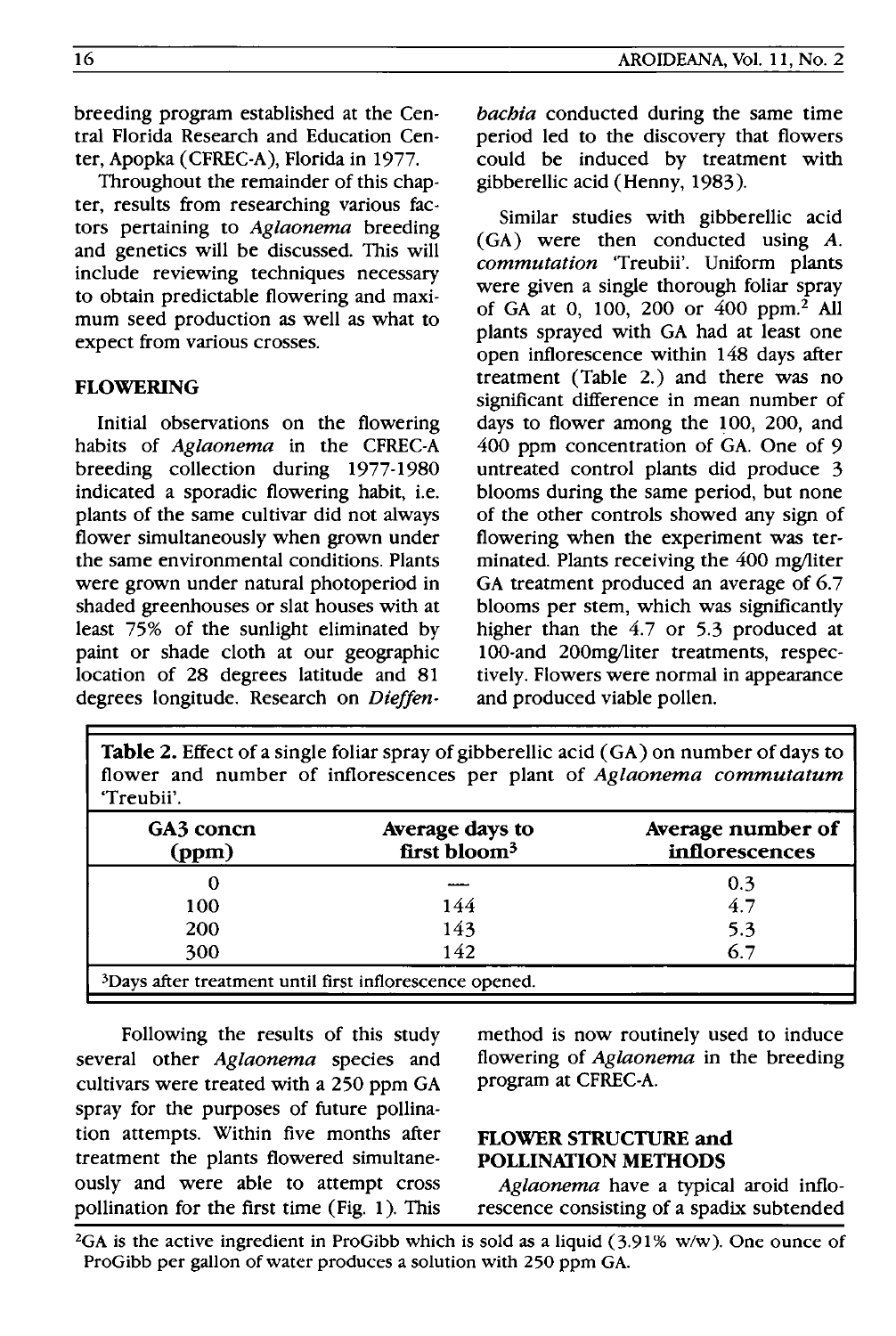# R. J. Henny, 1988 17



Fig. l. Aglaonema 'Emeralds-on-Ice', previously treated with GA to induce flowering, showing several inflorescences with seeds in various stages of development.



Fig. 2. Aglaonema modestum inflorescences: A. bud stage; B. anthesis with spathe unfurled; and C. with spathe removed for easier pollination.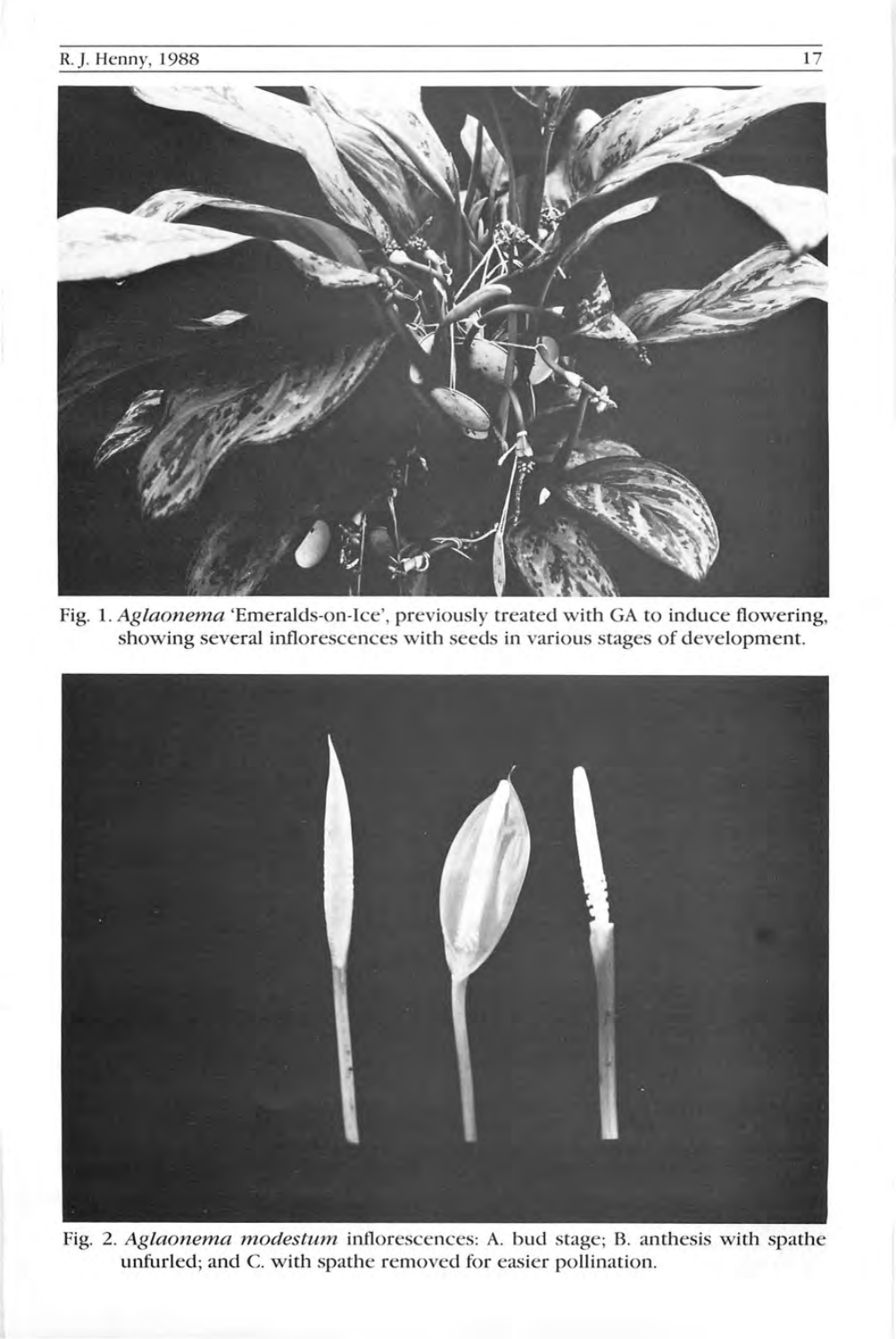by a spathe. The spadix consists of an upright central axis covered with minute naked flowers. Male (staminate) flowers cover the upper portion of the spadix and female (pistillate) flowers are located the base. Although the basic flower structure is the same for all *Aglaonema* there are some differences in the general shape of the spadix and spathe. The spadix may be relatively short and thick (e.g. *A. pictum*  'Tricolor', A *rotundum),* long and thin (e.g. A *modestum)* or long and thick (e.g. A *nitidum* 'Curtisii'). There are also differences in the numnber of female flowers per spadix among cultivars. *Aglaonema modestum* generally has less than 10 female flowers per spadix among cultivars. *Aglaonema modestum* generally has less than 10 female flowers per spadix (Fig. 2) while A *nitidum* 'Curtisii' frequently has more than 20; other cultivars normally produce a number within those two extremes.

The spathe remains tightly wrapped around immature inflorescences until the day of flower opening (anthesis). At this time a partial unfurling of the spathe indicates female flower receptivity, although not all spathes open to the same degree. For example, the spathe from A *modes tum* will totally unfurl to expose the entire spadix whereas the spathe from A *nitidum* 'Curtisii' will open slightly allowing a glimpse at the male portion of the spadix. Cultivars with such a habit must be closely examined to determine the proper time for pollination.

Pollination requires the transfer of pollen from the male portion of a spadix to the stigmatic surface (identified by their golden yellow color) of female flowers. This procedure may be complicated by the fact that *Aglaonema* flowers are dichogamous. Dichogamy means that male and female flowers do not mature at the same time. Female flowers of *Aglaonema* are receptive at the day of anthesis while pollen, produced by male flowers, appears approximately two days later at which time the female flowers are no longer receptive. This mechanism is

nature's way of promoting outcrossing. It also means that pollen must be obtained from an inflorescence other than the one to be pollinated. Dichogamy may be an advantage to anyone attempting *Aglaonema* hybridization because it eliminates the need for removal of male flowers to prevent unwanted pollinations. An *Aglaonema* inflorescence need not be pollinated within a few hours of the spathe unfurling to ensure seed set; in fact it may be successfully pollinated anytime during the same day or during the day after opening. Flowers pollinated at 2-days after anthesis, however, are unable to support pollen germination and do not yield seed.

When making a pollination, an artist's small brush is used to pick up pollen and transfer it to the stigmatic survace. The brush will pick up pollen more easily if it is first brushed lightly across the sticky stigmatic surface.

Knowledge of flower structure and how to induce flowering does not guarantee that pollination attempts will result in seed production and our initial attempts at hybridizing *Aglaonema* were largely unsuccessful. Subsequent research investigating factors affecting pollen germination revealed that high relative humidity was essential for optimum pollen germination. In one study A *crispum* 'Chartreuse Halo', A *pictum* and A *commutatum* 'Treubii' inflorescences pollinated and then maintained at 100% relative humidity (RH) for 24 hours showed excellent pollen germination whereas inflorescences pollinated at 50% RH revealed poor germination. Inflorescences pollinated and then exposed for only 4 hours to 50% RH lost Viability. Based on this information, newly pollinated inflorescences are always wrapped with moistened paper toweling and enclosed in small plastic bags for 24 hours following pollination (Figure 3). In addition, fresh pollen is collected early in the morning and used immediately or kept at high RH until used later the same day. Using these methods, seed production on *Aglaonama* stock plants increased dra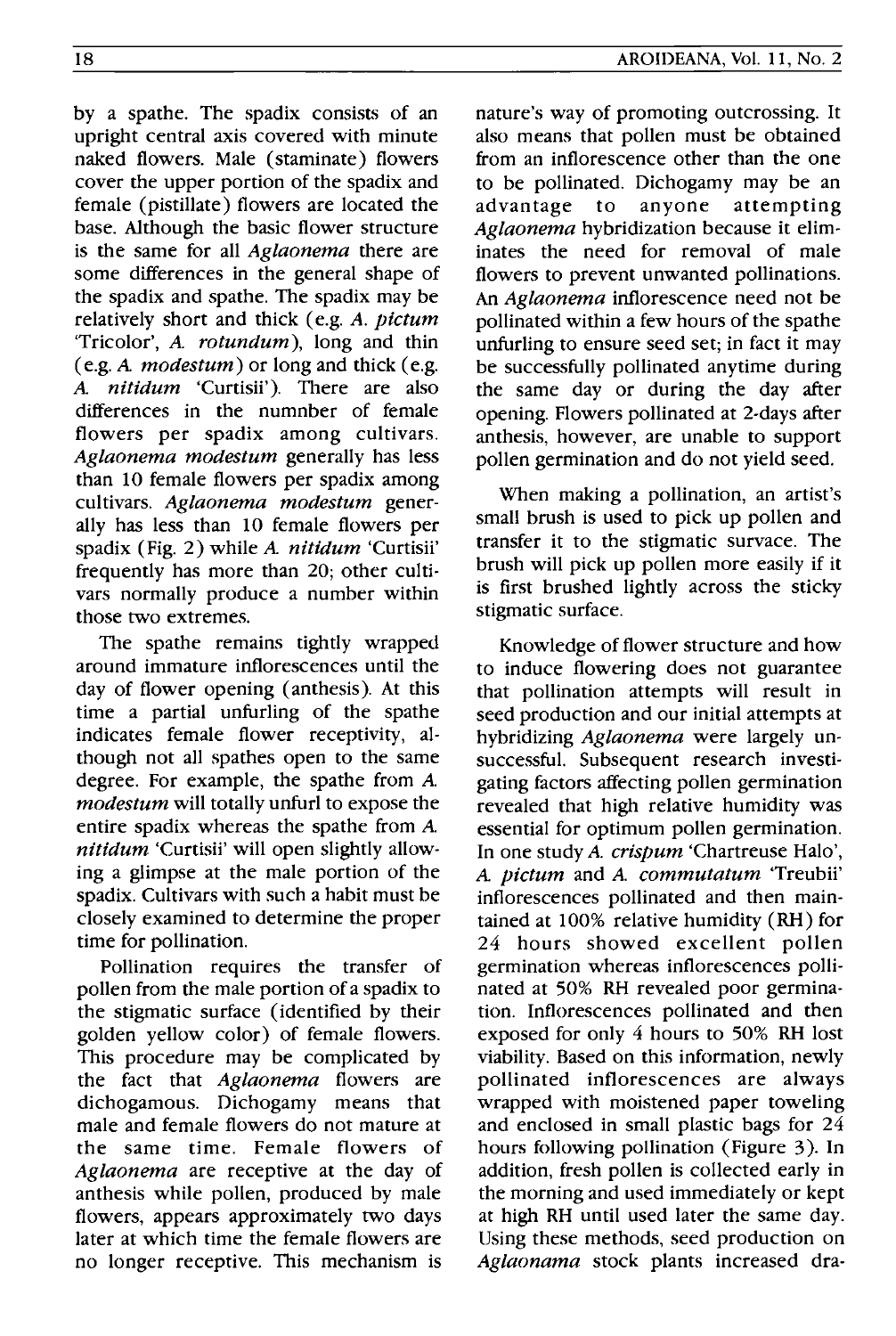matically, and seed set failures are now rare.

*Aglaonema* seed usually required 4-6 months to mature at which time the seed coats are bright red. The fleshy red seed coat should be removed at harvest and the seed planted before it dries (Henny & Fooshee, 1985). Seeds may be disinfested in 10% Clorox for 10 minutes before planting in small plastic trays in shallow depressions in the germination medium. Each container is enclosed with a plastic bag to maintain the high relative humidity around the seeds. The trays are placed under fluorescent lights which are on 12 hours daily in a growth room held at 80F. Any environment which keeps the seeds warm and moist and provides some light should yield excellent germination. Seeds begin to germinate immediately once planted, and within 8-10 weeks the first leaf may be developed. At this time the plastic cover is removed and seedlings are transferred to the greenhouse. Seedlings are transplanted to larger pots once they have developed 4-5 leaves.

### INHERITANCE of FOLIAR VARIEGATION

The diversity in foliar variegation patterns present in *Aglaonema* make it a good subject for genetic research. Initial studies involved analyzing hybrid progenies obtained from self-pollination of A *commutation* 'Treubii', A *nitidum* 'Curtissii' and A *crispum* 'Chartreuse Halo' (Henny, 1983). Data indicated that variegation was dominant to nonvariegation and that each of the three types of patterns was controlled by separate genetic factors (Table 4). Results from crosses of  $A$   $n$ . 'Curtisii' and A *c.* 'Chartreuse Halo' showed that both plants transmitted their variegation patterns equally well when used as the male or female parent (Table 3.). Two types of variegation patterns were observed from this cross. One-half of the seedlings expressed only the 'Chartreuse Halo' pattern while the other half expressed a combination of the 'Chartreuse Halo' patterns and the 'Curtisii' pattern. These results indicated that a) 'Curtisii' was heterozygous for variegation while 'Chartreuse Halo' was homozygous; b) the genetic control of variegation was carried on nuclear chromosomes and not in the cytoplasm; and, c) that the genes for variegation were codominant which allowed expression of two variegation patterns in the same leaf. However, it was still not known if variegation was due to the action of one or several genetic loci.

| Table 3. Segregation data for foliar variegation patterns from the reciprocal cross<br>of A. nitidum 'Curtisii' and A. crispum 'Chartreuse Halo'.                                                                                                                |                                                          |    |    |                           |            |
|------------------------------------------------------------------------------------------------------------------------------------------------------------------------------------------------------------------------------------------------------------------|----------------------------------------------------------|----|----|---------------------------|------------|
| P1 (female) $x P2$ (male)                                                                                                                                                                                                                                        | Total # of Variegation classes <sup>4</sup><br>seedlings |    |    | $P1$ $P2$ $P1 + P2$ Ratio |            |
| 'Chartreuse Halo' x 'Curtisii'<br>'Curtisii' x 'Chartreuse Halo'                                                                                                                                                                                                 | 25<br>34                                                 | 14 | 19 | 11<br>15                  | 1:1<br>1:1 |
| <sup>4</sup> Number of seedlings with each type of foliar variegation pattern whose $P =$ pattern<br>identical to female parent; $P2 =$ pattern identical to male parent and $P1 + P2 =$ combination<br>of both parental patterns superimposed on the same leaf. |                                                          |    |    |                           |            |

A plant expressing two patterns of variegation was required to determine the number of genetic loci involved in its control. A hybrid (AREC-A #1502) from the cross of A *tricolor* 'Tricolor' and A *'Manila'* was used for this purpose. Hybrid

# 1502 leaves contained a combination of the faint 'Tricolor' pattern and the bolder 'Manila' pattern. It was self-pollinated and reciprocally crossed to A *n.* 'Curtisii'. Results from these crosses indicated that the genetic control of foliar variegation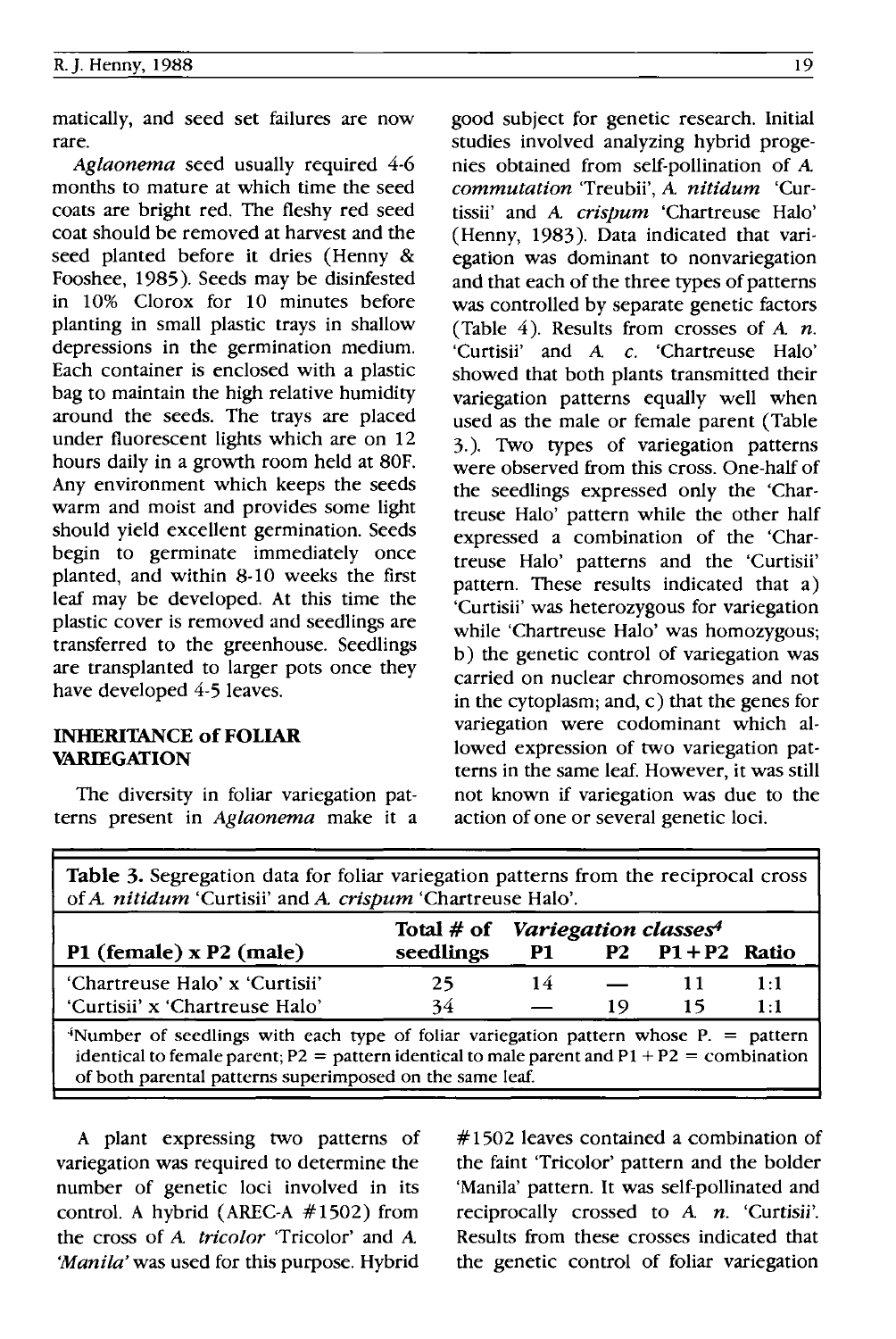

Fig. 3. Newly pollinated Aglaonema flower wrapped in wet paper toweling and enclosed in a plastic bag to ensure high relative humidity and good pollen germination.



Fig. 4. Leaves from four Aglaonema cultivars (including their assigned genotype) used to study inheritance of foliar variegation patterns. a. Aglaonema tricolor 'Tricolor' pattern (VttVtt)

b. A. X 'Manila' and AREC-A hybrid 1502 (identical patterns and genotypes) (VmnVtt) c. A. nitidum 'Curtisii' (Vcv)

d. A. crispum 'Emeralds-on-Ice' pattern (VeiVei)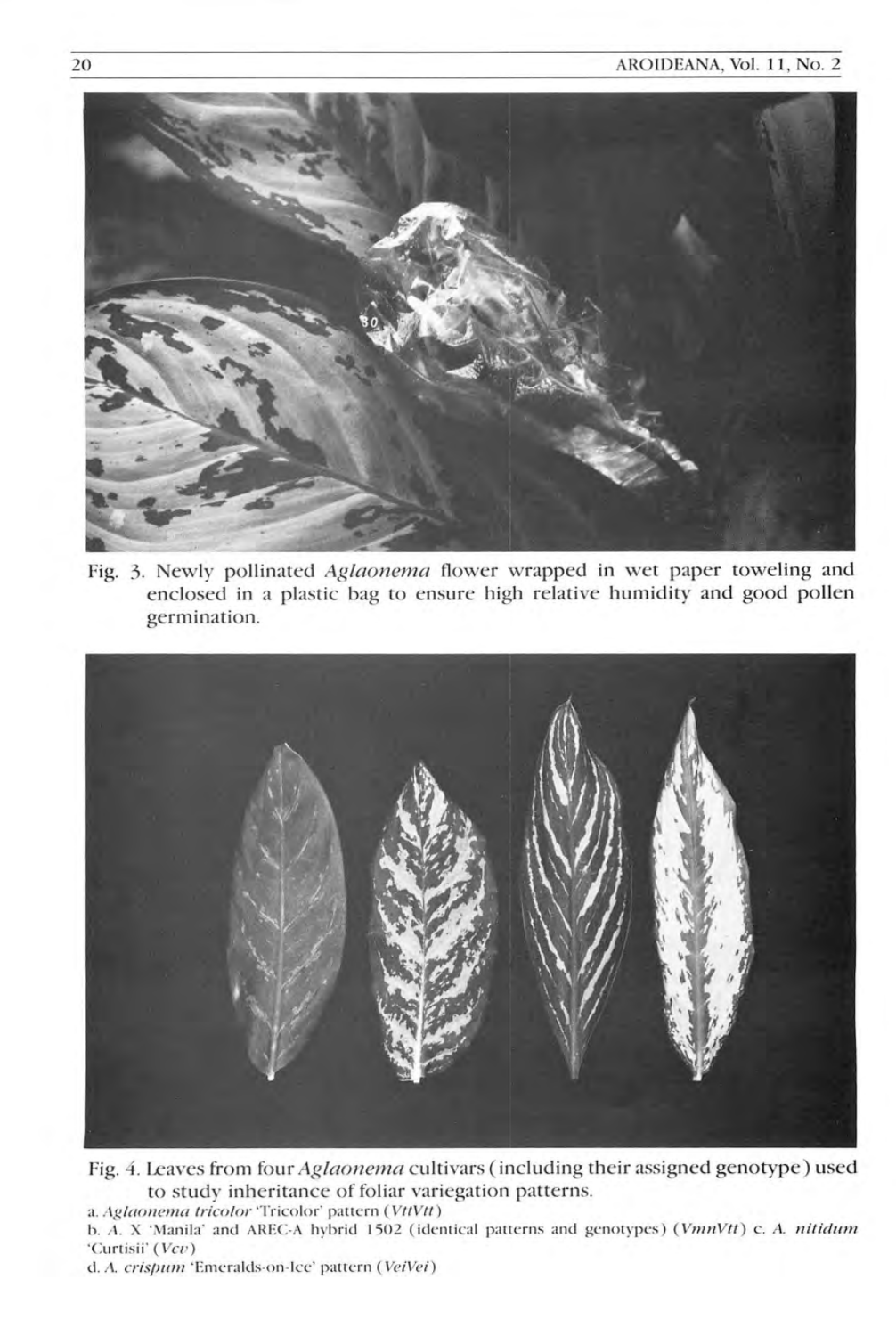was due to a single dominant gened with multiple alleles and each different variegation pattern was under control of a separate allele (Henny, 1986).

A summary of the proposed genotypes for the *Aglaonema* species, cultivars and hybrids studied to date is presented in Table 5. The gene determining the presence or absence of variegation has been labeled as  $V$ . plants with a  $VV$  or  $Vv$ genotype will be variegated while those with  $vv$  genotype will be nonvariegated (green). The type of variegation pattern observed depends on the form of the V-gene (or allele) present. For example, the Vt allele controls the A *n.* 'Treubii' pattern. Leaves from four *Aglaonema*  cultivars are shown in Figure 4 along with their corresponding genotype.

From a breeding standpoint the straightforward nature of *Aglaonema* variegation inheritance makes development of hybrids with unique combinations of variegation much easier. We are limited however by the fact that any one hybrid can contain only two different foliar variegation patterns. Still, the potentials are practically unlimited when one considers the diversity of patterns present throughout this genus. The potential is magnified when petiole coloration, leaf shape, plant size, growth habit and other factors such as growth rate or resistance to chilling are considered.

Table 4. Segration data for foliar variegation patterns following self-pollination of three *Aglaonema* species.

| <b>Species</b>                                                                                                                                                          | seedlings | P1       | Total # of Variegation classes <sup>5</sup><br>Green | Ratio             |
|-------------------------------------------------------------------------------------------------------------------------------------------------------------------------|-----------|----------|------------------------------------------------------|-------------------|
| A <i>crispum</i> 'Chartreuse Halo'<br>A. commutatum 'Treubii'<br>A. nitidum 'Curtisii'                                                                                  | 54<br>16  | 40<br>11 | 14                                                   | 1:1<br>3:1<br>3:1 |
| <sup>5</sup> Number of seedlings with each type of foliar variegation pattern where $P1 =$ pattern<br>identical to parental plant and green $=$ no variegation present. |           |          |                                                      |                   |

Table 5. A summary of proposed genotypes for *Aglaonema* species, cultivars and hybrids studied for inheritance of foliar variegation.

| Species/Cultivar/Hybrid      | Proposed genotype |  |  |
|------------------------------|-------------------|--|--|
| A. tricolor 'Tricolor'       | <b>VttVtt</b>     |  |  |
| A. crispum 'Emeralds-on-Ice' | <b>VeiVei</b>     |  |  |
| A. x #1502                   | <b>VmnVtt</b>     |  |  |
| A. 'Manila'                  | <b>VmnVtt</b>     |  |  |
| A. <i>nitidum</i> 'Curtisii' | Vcv               |  |  |
| A. commutatum 'Treubii'      | Vtv               |  |  |

#### INHERITANCE of PETIOLE COLOR

*Aglaonema* petioles may be green, white, russet, or pink. A main goal of most people involved in *Aglaonema* breeding is to combine the bright pink petiole of A *tricolor* 'Tricolor' with other showy types of foliar variegation. However, inheritance of petiole coloration has proven to be more complicated than foliar variegation. The genes controlling petiole color are carried on nuclear variegation. The genes controlling petiole color are carried on nuclear chromosomes as indicated by